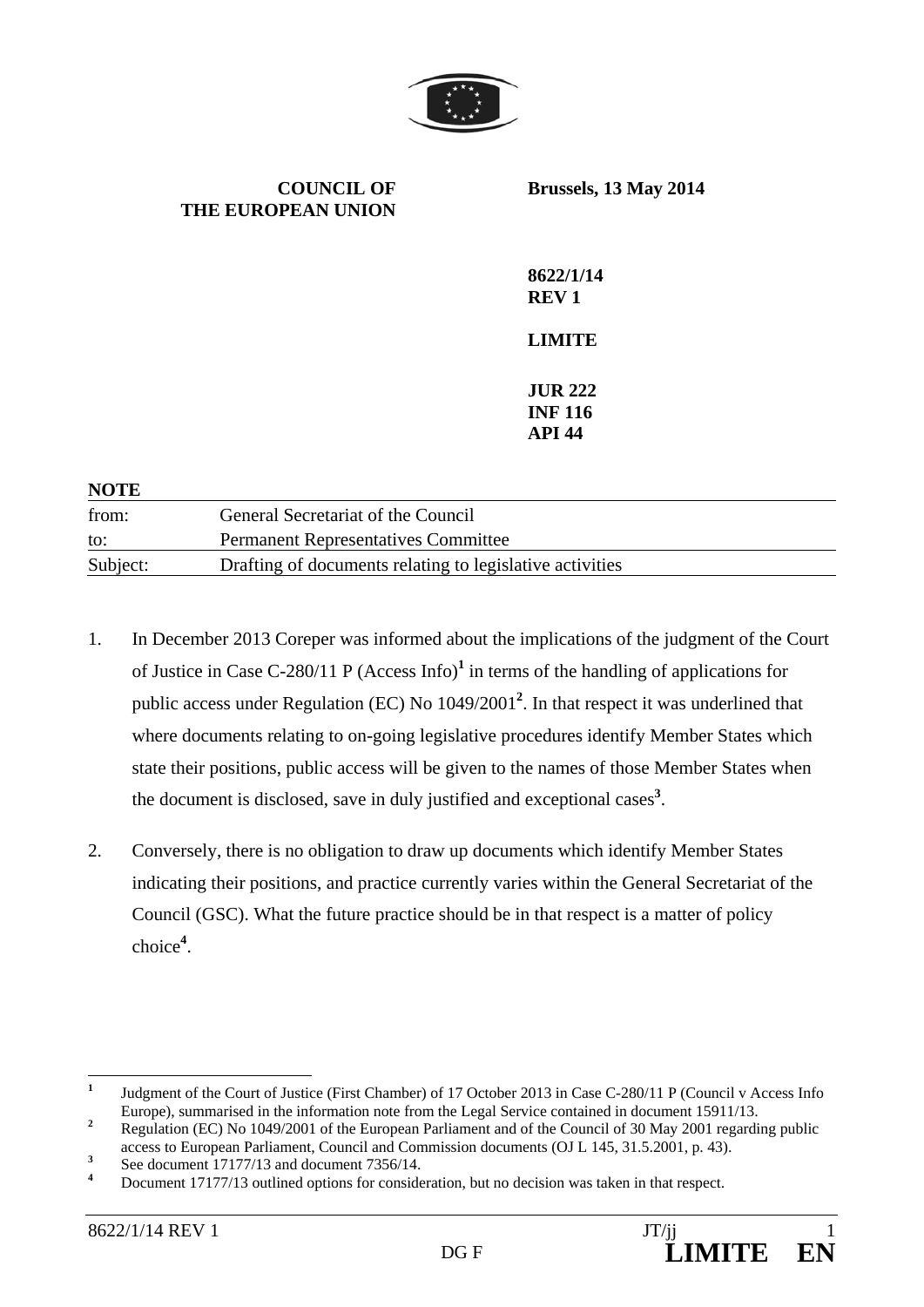- 3. Coreper is therefore invited to consider and choose from the following three options as regards the recording of names of Member States indicating their positions:
	- Option 1: To record Member States' names in all documents relating to on-going legislative procedures**<sup>1</sup>** .
	- Option 2: To cease recording Member States' names in all documents relating to on-going legislative procedures.
	- Option 3: To continue recording Member States' names in documents relating to on-going legislative procedures where it is deemed appropriate.

Option 1 has the advantage of always providing delegations with a detailed overview of the state of play of on-going negotiations, and ensures that sufficient information is held by those responsible for dealing with the legislative file in question. However, it does not cater for situations where the automatic recording and consequently public release of the names of individual Member States is not deemed appropriate.

Option 2 would address the specific concern that publicly disclosing the names of individual Member States indicating their positions could reduce Member States' negotiating flexibility. Yet, it would also result in a loss of institutional memory and render the preparatory documents less useful for delegations both while negotiations are on-going and once the decision-making process is finalised.

Option 3 appears to be a more suitable option as it allows striking a good balance between the interest in receiving full information and keeping complete records and the interest in protecting the Member States' negotiating flexibility and thus the effectiveness of the Council's decision-making process. The Presidency will remain responsible for providing guidance to the Secretariat with regard to the requirements from the Council or its preparatory bodies, taking into account, inter alia, the following criteria:

 **1** As stated above, such names would have to be released as a matter of course when the document is released.